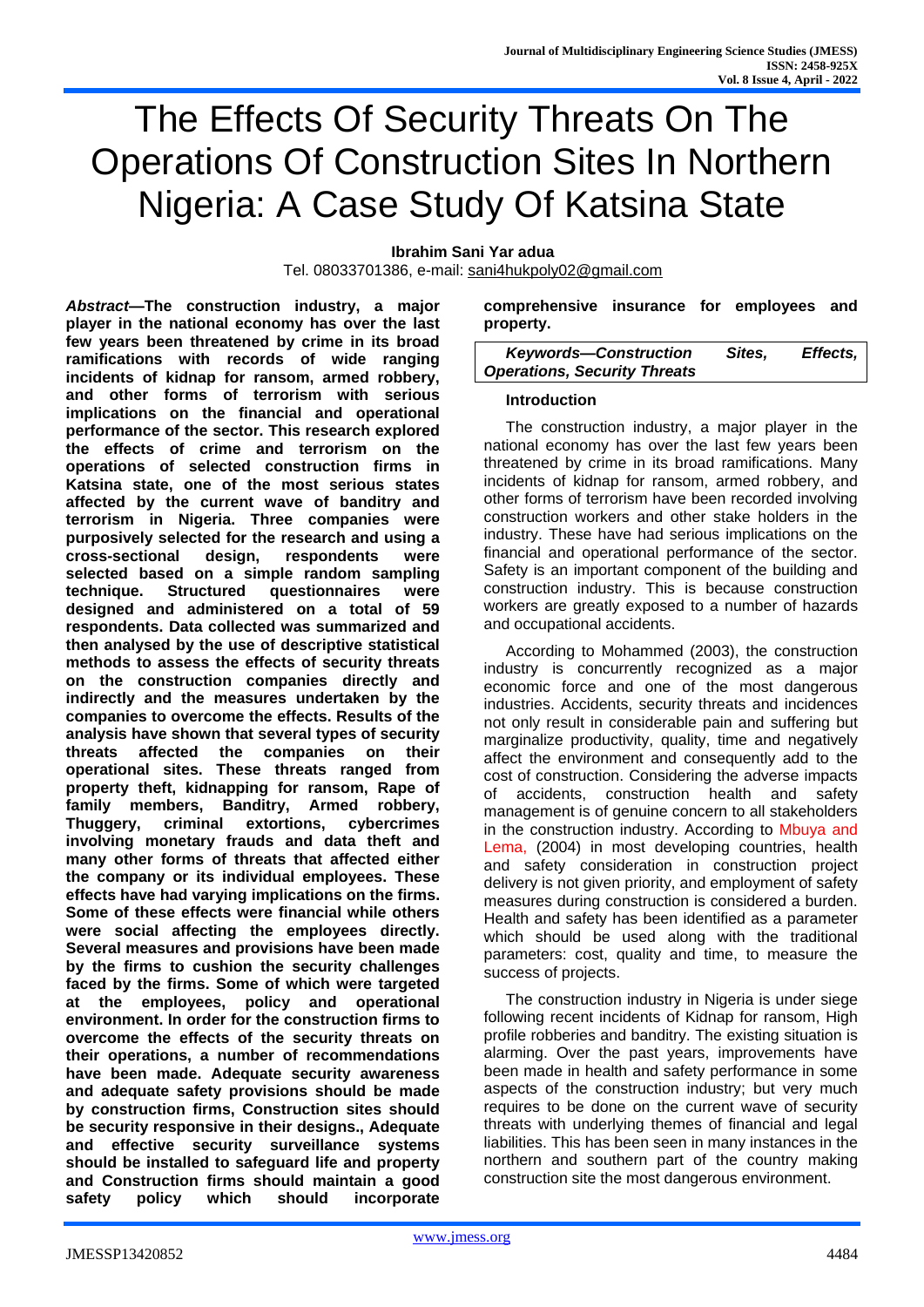Traditional health and safety efforts are not sufficient enough to truly curb the occurrence of contemporary unsafe situations on construction sites particularly in some parts of Nigeria. Security of workers at all the stages of the construction projects should be a primary concern for all employers, contractors and stakeholders in all parts of the construction industry.

When incidents happen, they usually result into human tragedies, de-motivate workers, disrupt site activities, delay project progress and affect the overall project cost (Okoli and Okoye, 2012). Many projects have been suspended, others delayed and many others cancelled as a result of foreseen security threats. The Nigerian construction industry is therefore under siege by terrorists and other criminal elements.

## **The Study area and Scope of the work**

Katsina state, with more than ten local government areas as terrorism front line areas was the third-most affected state by the current wave of crime and terrorism in the North west and North central regions of Nigeria (International Organization for Migration (IOM, (2020) was selected for the research. Suffering from deadly conflicts involving many armed organizations, including herder-allied groups, *vigilantes* (a name for volunteer guards), criminal gangs and jihadists (ICG, 2020), it has been an established theatre for shooting and killing, cattle rustling, kidnapping, rape, torching of entire villages, and looting of valuables.

The state has been purposively selected for the research. The works is limited to data obtained from the employees of ABIB Ventures Nigeria Limited, Afdin Construction Company and Muntasrab Nigeria Limited, Katsina. Information used for the study is narrowed to the effects of security threats on the site operations of the construction firms in the study area as this may vary with other regions of the country.

#### **The Importance of Health and Safety in the Work Place**

Occupational health and safety has been defined by the International Labour Organization (ILO, 2001) as: "The prevention and maintenance of the highest degree of physical, mental and social well-being; the prevention of ill-health among workers caused by their working conditions. The protection of workers from factors that are adverse to their health in their employment, and the placing and maintaining workers in occupational environments adapted to their individual and psychological conditions." According to Hughes and Ferret, (2008) health refers to the protection of bodies and minds of people from illness resulting from materials, processes or proceeding used in the work place whereas safety is protection of people from physical injury. A high level of occupational health and safety contributes to the achievement of material and economic objectives and provides high quality and performance in working life. In spite of this, conditions at work and in the work

environment for many occupations and in many countries still involve a distinct and even severe hazard to health that reduces the well-being, working capacity and even the life span of working individuals.

On many construction workplaces, workers are exposed to a number of hazards related to occupational diseases and injuries and the adverse effects of excessively long hours of work. Machines, plants and other sophisticated construction equipment pose danger to the operators. The current circumstances in many countries of the world including Nigeria have made construction sites and construction workers excessively exposed to a greater risk of criminal and terrorist attacks.

## **Health and Safety Measures on Construction Sites**

Traditionally, several measures have been devised by managers to ensure safety on their sites. Governments in some countries have also instituted legislations in this regard. Health and safety measures practiced by managers on construction sites include the following.

# **Site Layout and Planning**

A badly planned and untidy site is the underlying cause of many accidents and a layout which caters best for the safety and health of workers may appear to be difficult to reconcile with productivity. Proper planning by management should therefore be an essential part of preparation and budgeting for the safe and efficient running of a construction operation. In addition to the many accidents due to tripping, slipping or falling over materials and equipment which have been left lying around, and stepping on nails which have been left projecting from timber and more recently, the greater threat of terrorism in the form of kidnapping for ransom, rape, armed robbery, thuggery and other criminal tendencies come as a result of poorly planned and organized site. This is particularly with respect to site accessibility.

# **Personal Protective Clothing (PPE)**

Personal protective equipment (PPE) refers to protective clothing, helmets, goggles, or other garment or equipment designed to protect the wearer's body from injury by blunt impacts, electrical hazards, heat, chemicals, and infection for job-related occupational health and safety purposes. OSHA (2007) requires the use of personal protective equipment (PPE) to reduce employee exposure to hazards when engineering and administrative controls are not feasible or effective in reducing these exposures to acceptable levels.

However, PPEs are only intended to safeguard a worker from health related threats and not from the threats posed by terrorism and its related tendencies. In modern days, an addition has been made to PPE by incorporating Bullet proof jackets and gas masks to safeguard employees from the threat of kidnapping,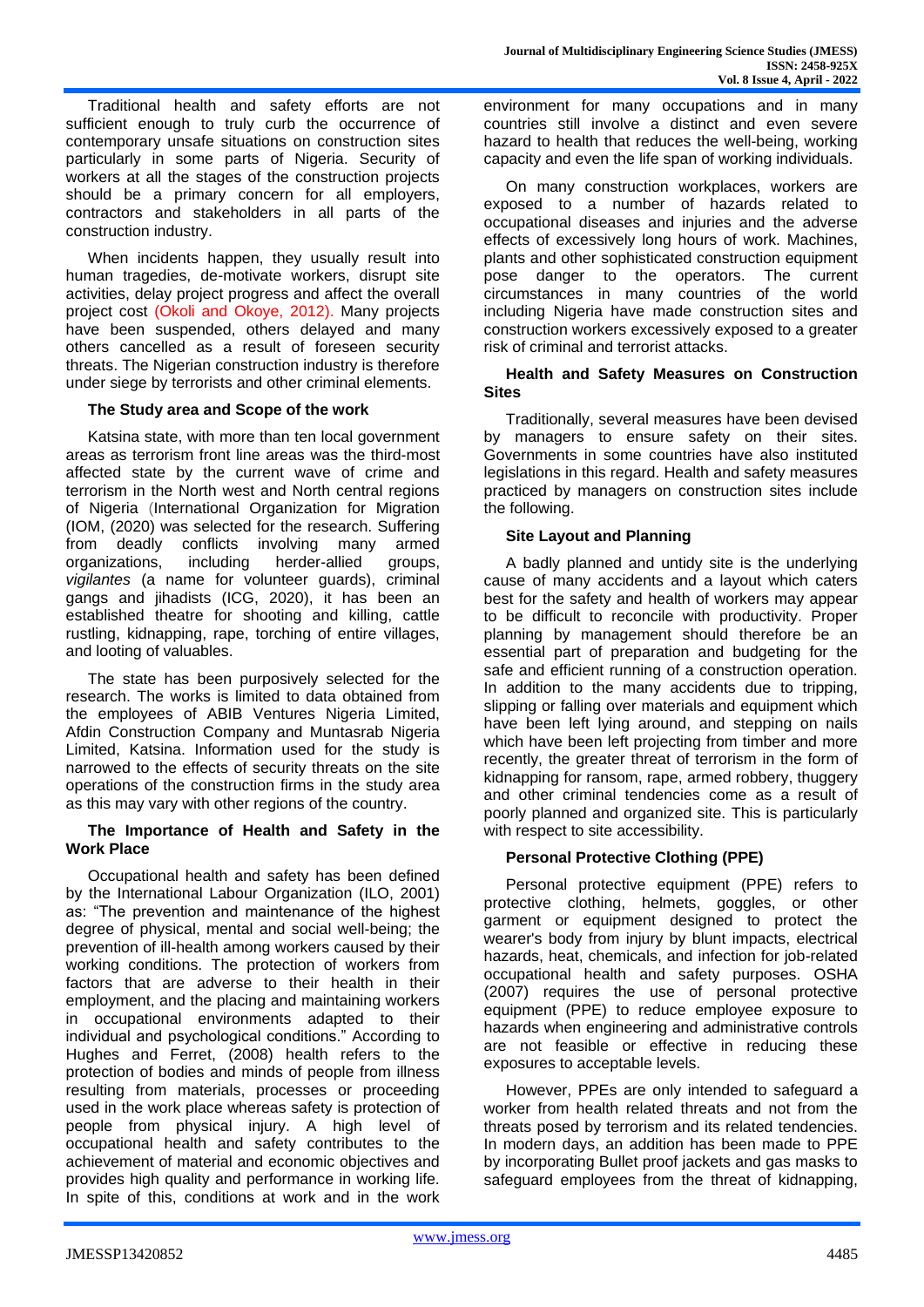personal assault, armed robbery, banditry and allied crimes.

## **First aid Kits and Accident Reporting**

Construction sites are dangerous places, and first aid and rescue equipment should always be available. What is needed depends on the size of the site and the numbers employed, but there should be a blanket and a stretcher. On large sites where more than 200 people are employed, there should be a properly equipped first aid room.

## **Health and Safety Warning Signs**

Safety Signs and Signals are an important means of communicating health and safety information. This includes the use of illuminated signs, hand and acoustic signals (e.g. fire alarms), spoken communication and the marking of pipe work containing dangerous substances. Traditional signboards, such as prohibition and warning signs, signs for fire exits, fire action plan notices (fire drills) and fire-fighting equipment are also considered to be Safety Signs. In contemporary situations, notices are provided to alert workers on other threats such as liability to kidnap and assault. It is critical that all Safety Signs and Signals can be easily understood. Where signboards are used in a workplace they should be sufficiently large and clear so that they can be easily seen and understood (HSE 2009).

## **Safety Policy**

Site managers should have a written safety policy for their enterprise setting out their safety and health standards. Construction safety policy therefore is something that must be developed by each site manager and operating company prior to starting any construction job. Once developed the development safety plan should be placed into a training program that's needed to be undertaken by every site worker prior to partaking in any job on that site.

#### **Health and Safety Risk Assessment**

Health and safety risk assessment in a construction site is an important measure towards reduction of hazards and injuries. According to HSE (2010), employers are required to make an assessment of the health and safety risks to which employees and others are exposed on construction sites. The significant findings must be recorded where five or more people are employed.

#### **Health and Safety Training on Construction Sites**

Safety and Health training consist of instruction in hazard recognition and control measures, learning safe work practices and proper use of personal protective equipment, and acquiring knowledge of emergency procedures and preventive actions. Training also provide workers with ways to obtain added information about potential hazards and their control; they could gain skills to assume a more active role in implementing hazard control programs or to effect organizational changes that would enhance worksite protection.

#### **Legislation and Enforcement of Health and Safety Regulations**

In most developing enforcement of health and safety regulations remains a problem due to lack of adequate resources available to government institutions responsible for occupational health and safety administration. In Nigeria, the large number of small and medium enterprises operating within their domestic markets has made enforcement of health and safety standards difficult and very poor.

## **Research Design and Data Collection**

In this research respondents were selected based on a simple random sampling technique. Structured questionnaire was designed and administered to the respondents. In addition to the Questionnaire survey, structured interview was undertaken to obtain additional information on the subject matter.

#### **Population and Sample Size**

ABIB Ventures Nigeria Limited, Afdin Construction Company and Muntasrab Nigeria Limited are construction companies operating in Northern Nigeria selected for the research. All categories of employees of the companies including permanent and hired workers involved in projects within the frontline local government areas of Katsina state are participants in this study making up the research population. The companies employ the services of an estimated 118 workers. A 50% sample was decided for the research comprising of 59 respondents drawn randomly.

# **Instruments for Data Collection**

Two different data sets were collected for the purpose of this research work. They are responses obtained through interview and Questionnaire. The interview was administered only on ten of the management staff of the companies.

#### **Method for Data Analysis and Presentation**

The data collected was summarized and then analysed by the use of statistical methods to assess the effects of security threats on the construction companies directly and indirectly. The results are presented in frequency tables and figures.

# **Data Presentation and Analysis**

# **Respondents Gender**

The respondents generally were made up of male employees owing to the nature of the business of the firms and the location of the projects. 100% of the research respondents were therefore male. This is presented in the following table.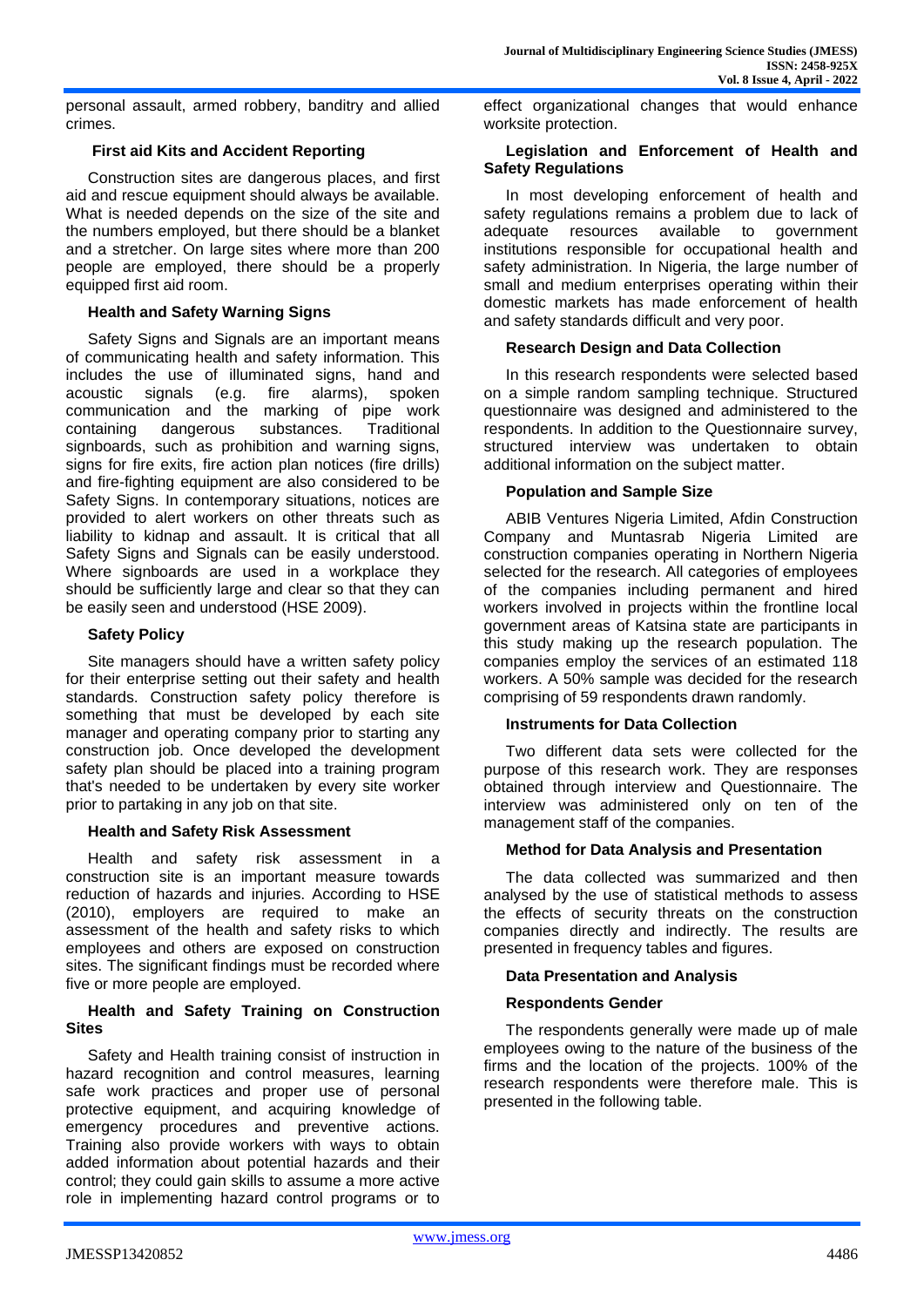| Gender | Frequency (n=59) Percentage (%) |     |
|--------|---------------------------------|-----|
| Male   | 59                              | 100 |
| Female |                                 | O   |
| Total  | 59                              | 100 |

# **Table 1. Respondent's Gender**

## **Respondents'' Marital status**

The research sample was made up of two categories of social relationships; those that were married and the single employees. 33 of the employees were married while the remaining 26 were single. Figure 2 depicts the respondents' marital status as percentages of total research sample.



# **Figure 1. Respondents' Marital Status**

# **Respondents' Academic Qualifications**

The results of the questionnaire analysis show that the bulk of the respondents possess qualifications other than a Diploma/ Certificate and Higher National Diploma or its equivalent. 15 of the respondents possess either a Diploma or a certificate, 6 possess a Degree or a Higher National Diploma. None of the respondents possess a higher degree or its equivalent.



## **Figure 3. Respondents' Highest Educational Qualification**

# **Employment Status of the Respondents**

The firms comprised of workers from different categories and status. 25% of the staff were permanent members of staff of the firms. 53% work on temporary basis, 15% were contracted while the remaining 7% work on casual basis. This is depicted in Figure 4 below.



## **Figure 4. Employment Status of the Respondents**

#### **Professional Inclination of the Respondents**

The professional inclination of the respondents is presented in Table 2 below. 19% of the respondents were administrators, 27% were artisans that provide technical and allied services made up of Masons, Plumbers, Electricians, Iron benders, Welders, Machine operators, Painters, Mechanics, Carpenters, Builders, Architects and engineers. The bulk of the respondents were labourers making up 41%. The remaining 13% were security personnel. The large number of security personnel in the employment of the firms signifies the presence of security challenges facing the firms.

| Profession                | Frequency (n=59) Percentage (%) |     |
|---------------------------|---------------------------------|-----|
| Administration            | 11                              | 19  |
| Artisan                   | 16                              | 27  |
| Labourer                  | 24                              | 41  |
| <b>Security Personnel</b> | 8                               | 13  |
| Others                    | O                               |     |
| Total                     | 59                              | 100 |

# **Table 2. Profession of the Respondents**

# **Organizations Nature of Business**

The case study firms were essentially contracting firms. 100% of the respondents admitted that the firms solely undertake contracting businesses. This is depicted in Table 3 below.

| Type of Business Frequency (n=59) Percentage (%) |    |     |
|--------------------------------------------------|----|-----|
| Contractor                                       | 59 | 100 |
| Consulting                                       | O  |     |
| Supply                                           | O  |     |
| All of the Above                                 | O  | O   |
| Total                                            | 59 | 100 |

#### **Table 3. Organizations' Business**

#### **Type and Nature of Security Threats that Affected the Construction Firms**

Several types of security threats affected the companies on their operational sites. These threats ranged from property theft, kidnapping for ransom, Rape of family members, Banditry, Armed robbery, Thuggery, criminal extortions, cybercrimes involving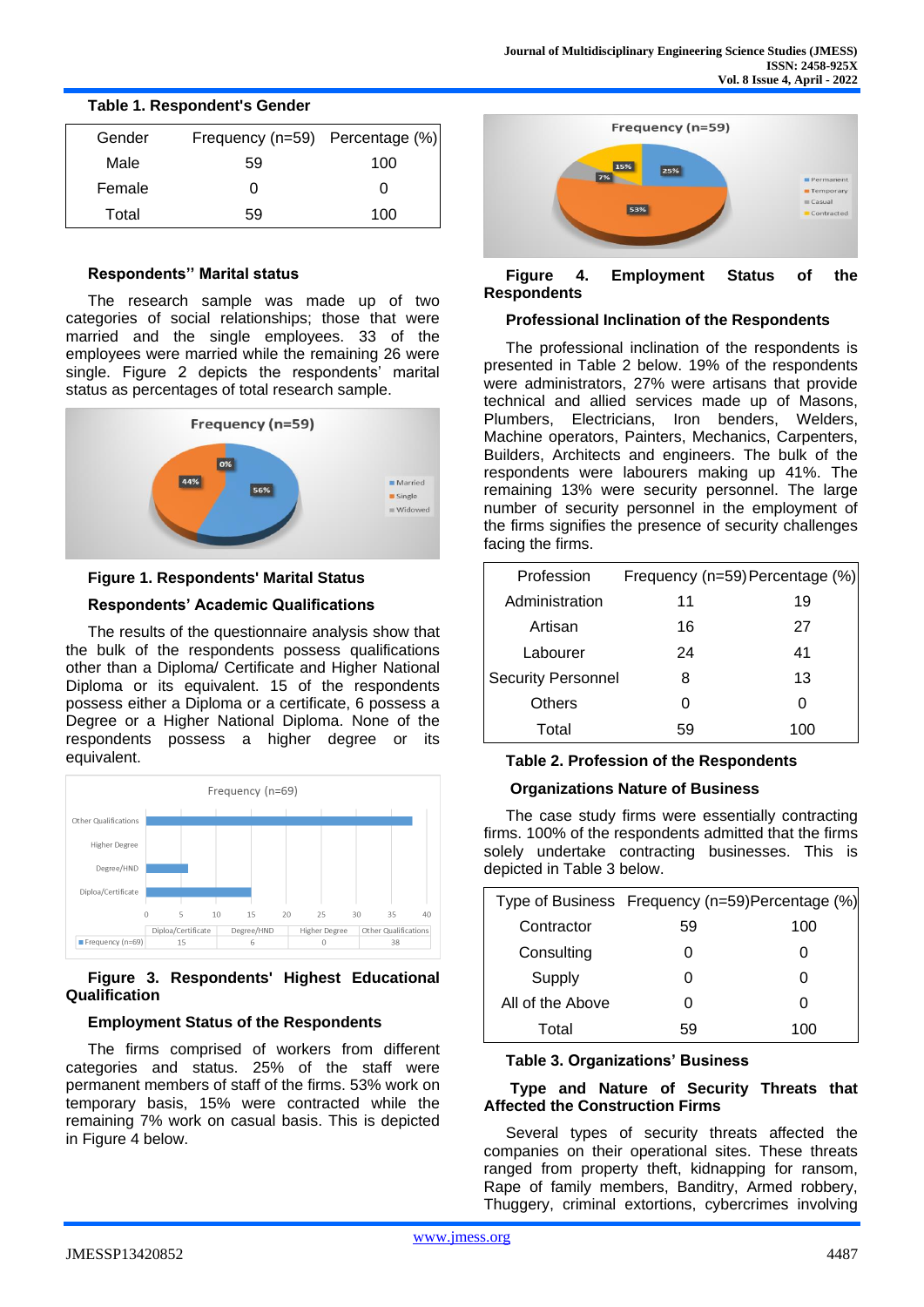monetary frauds and data theft and many other forms of threats that affected either the company or its individual employees. The frequency of each of these threats as it affects the company is presented in figure 5 below.



**Figure 5. Security Threats that Affected the Operations of the Firms**

#### **Effects of Security Threats on the operations and performance of the Companies**

The security challenges faced by the firms have affected their operations in several ways. Some of these effects were financial while others were social affecting the employees directly. Figure 5 below depicts the effects of the threats in terms of their magnitudes and frequency. The most serious effects were property loss and low labour productivity each with a frequency of 58 out of 59 respondents. The threats have also caused delays in projects execution as 57 of the 59 respondents admitted to this. It has also affected the company's annual turnover as the volume of work executed has drastically been reduced, cost of safety provision has increased. In general, the effects of the security threats on the companies and their employees are depicted in figure 5 below.





**Safety Provisions by the Firm to Overcome the Effects of the Security Threats** 

| <b>Type of Safety Provision</b>                                 | Availability<br>(n=59) |
|-----------------------------------------------------------------|------------------------|
| Security Responsive site                                        | 13                     |
| Personal Protective Clothing and<br>materials                   | 5                      |
| First aid kits and accident management                          | 46                     |
| Health and Safety Warning Signs                                 | 9                      |
| Safety Policy                                                   | 56                     |
| Periodic Health and Safety Risk<br>Assessment                   | 6                      |
| Health and Safety Training                                      | 2                      |
| <b>Welfare Facilities</b>                                       | 57                     |
| Legislation and Enforcement of Health<br>and Safety Regulations | 23                     |
| <b>Security Surveillance Systems</b>                            | 51                     |
| Armed Security Guards/Vigilantes                                | 4                      |
| Safety Insurance Policy                                         | 54                     |

## **Table 4. Availability of Safety Provisions by the Firms**

Several measures and provisions have been made by the firms to cushion the security challenges faced by the firms. Some of the measures were targeted at the employees, others were targeted at policy and operational environment. In order to safeguard the work environment, even though the firms did not engage private armed security guards and vigilantes, they have however maintained close security cooperation with the local police and the army. They have also installed security surveillance systems including close circuit televisions systems. They have also ensured the maintenance of a security responsive site with adequate health and safety warning signs and symbols. Other measures include the provision of first aid accident management systems, the provision of personal protective clothing and equipment for staff, enhanced welfare services to the staff, insurance for staff against unforeseen health incidents and many more provisions that govern the operations of the companies to ensure safety of workers and property. The type and frequency of safety provisions by the companies are presented in Table 4 above.

## **Ways of Mitigating the Security Threats Affecting the Operations of the Firms**

Several measures have been recommended by the respondents on how to mitigate the security challenges affecting the operations of the firms. These recommendations range from issues of policy to those regarding the operational methods of the firms. In general, the measures recommended by the respondents are summarized under the following.